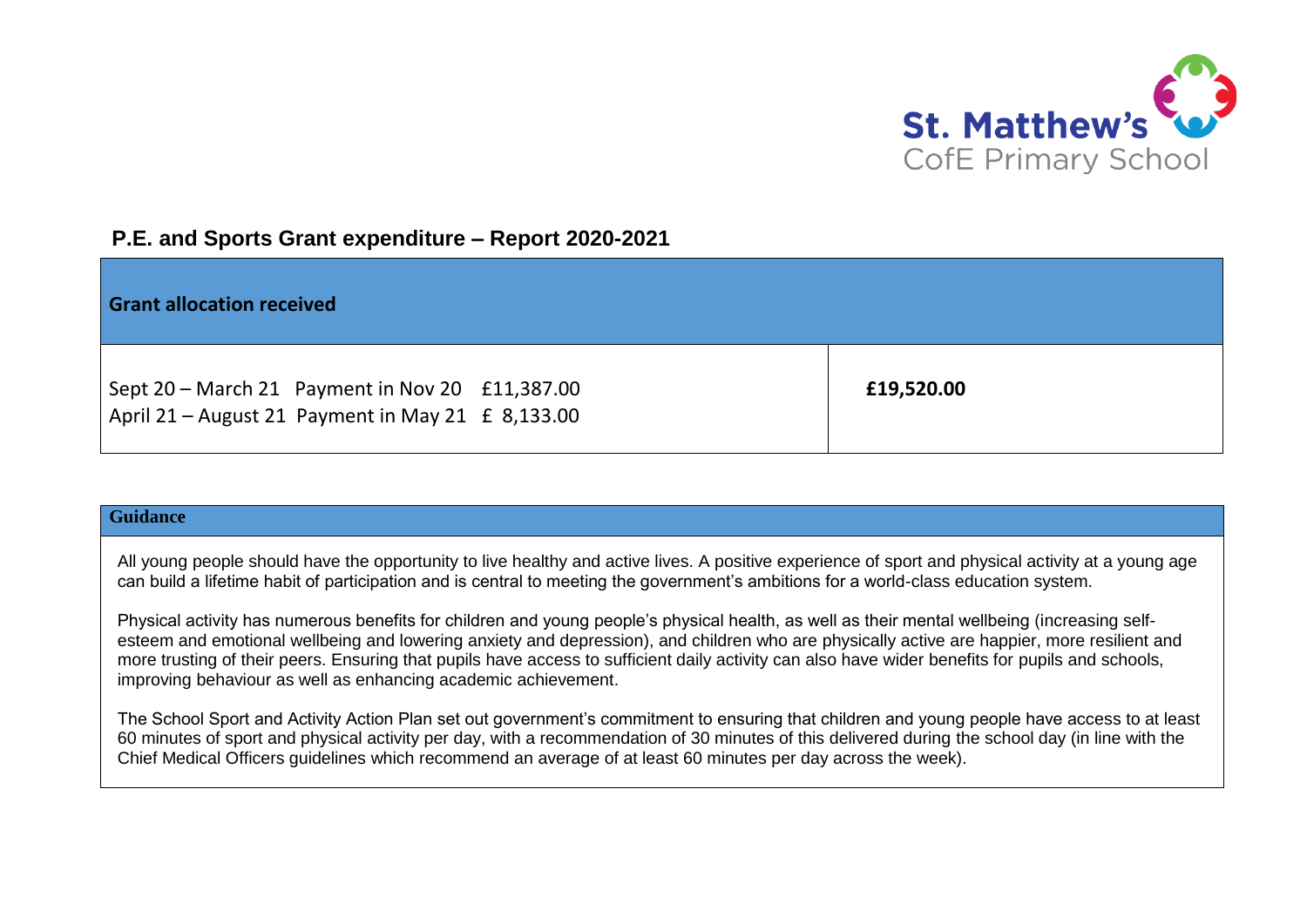

Schools with 17 or more eligible pupils receive £16,000 and an additional payment of £10 per pupil over 5. PE and Sport activity is currently limited within the restrictions imposed by COVID-19.

| <b>Use of PE and Sports Grant Funds</b>                                                                      |            |  |
|--------------------------------------------------------------------------------------------------------------|------------|--|
|                                                                                                              |            |  |
| Commando Joe<br>2 full days a week                                                                           | £13,680.00 |  |
| <b>School Games Affiliation</b>                                                                              | £150.00    |  |
| Release of staff to attend competitions and costings for Inter school<br>competitive events and certificates | £2,725.00  |  |
| Use of Mini bus to travel to competitions                                                                    | £1,000     |  |
| Additional afterschool clubs                                                                                 | £2030      |  |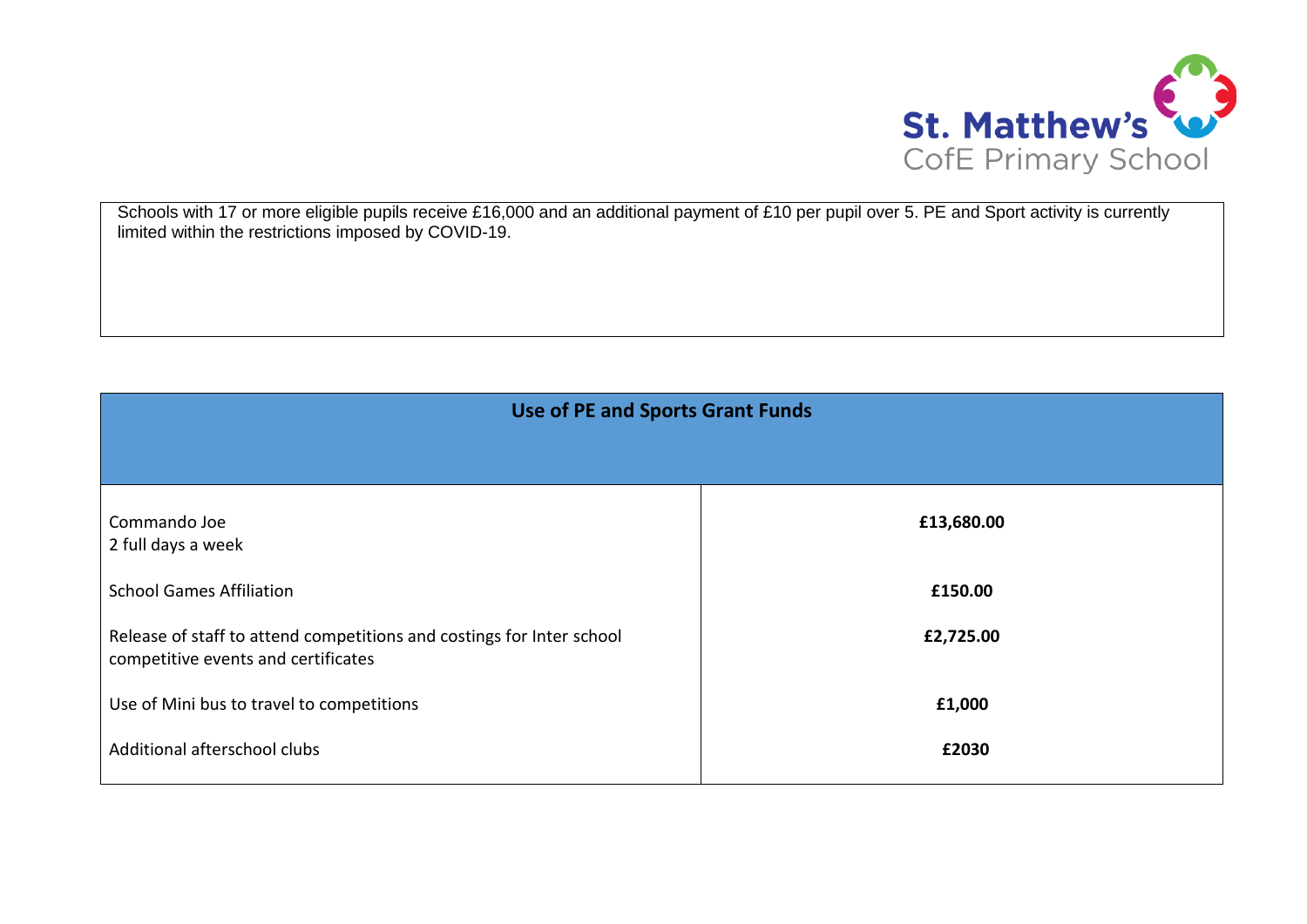

| <b>Use of Funds</b>                                                                                                                                                                                                                                                                                                                                                                                                                                                       | Key indicators for improvements                                                                                                                                                                                                                                                                                                                                                                                                                                                                                                                                                                                                                              |
|---------------------------------------------------------------------------------------------------------------------------------------------------------------------------------------------------------------------------------------------------------------------------------------------------------------------------------------------------------------------------------------------------------------------------------------------------------------------------|--------------------------------------------------------------------------------------------------------------------------------------------------------------------------------------------------------------------------------------------------------------------------------------------------------------------------------------------------------------------------------------------------------------------------------------------------------------------------------------------------------------------------------------------------------------------------------------------------------------------------------------------------------------|
| Schools must use the funding to make additional<br>and sustainable improvements to the quality of the<br>physical education (PE), physical activity and sport<br>they provide.<br>The PE and Sport Premium will be used to:<br>develop or add to the PE, physical activity<br>and sport that your school provides<br>build capacity and capability within the<br>school to ensure that improvements made<br>now will benefit pupils joining the school in<br>future years | Key indicators for improvement will be the engagement of all pupils in regular physical<br>activity, for example by:<br>providing targeted activities or support to involve and encourage the least active<br>children<br>encouraging active play during break times and lunchtimes<br>establishing, extending or funding attendance of school sport clubs and activities<br>and holiday clubs, or broadening the variety offered<br>raising attainment in primary school swimming to meet requirements of the<br>national curriculum before the end of key stage 2. Every child should leave<br>primary school able to swim (unable to fulfil due to Covid) |

| <b>Planned Expenditure</b>                                                                  |                                               |                                                   |              |  |
|---------------------------------------------------------------------------------------------|-----------------------------------------------|---------------------------------------------------|--------------|--|
| Use of qualified sports coach to support delivery of PE across school                       |                                               |                                                   |              |  |
| Providing targeted activities or support to involve and encourage the least active children |                                               |                                                   |              |  |
| Encouraging active play during break times and lunchtimes                                   |                                               |                                                   |              |  |
| Desired outcome                                                                             | Chosen Approach                               | Impact                                            | % of Funding |  |
| <b>Commando Joe</b>                                                                         |                                               | When in school, staff felt supported in the   70% |              |  |
| Providing qualified coach to                                                                | Staff to be supported by a qualified coach in | delivery of PE and enjoyed the on-going CPD       |              |  |
| support delivery of PE across all                                                           | one PE session per week when school was in    | from the coach. They enjoyed the focus of fun,    |              |  |
| <b>Key Stages</b>                                                                           | session                                       | team building and resilience and felt it was very |              |  |
|                                                                                             | On-going CPD through these sessions           |                                                   |              |  |